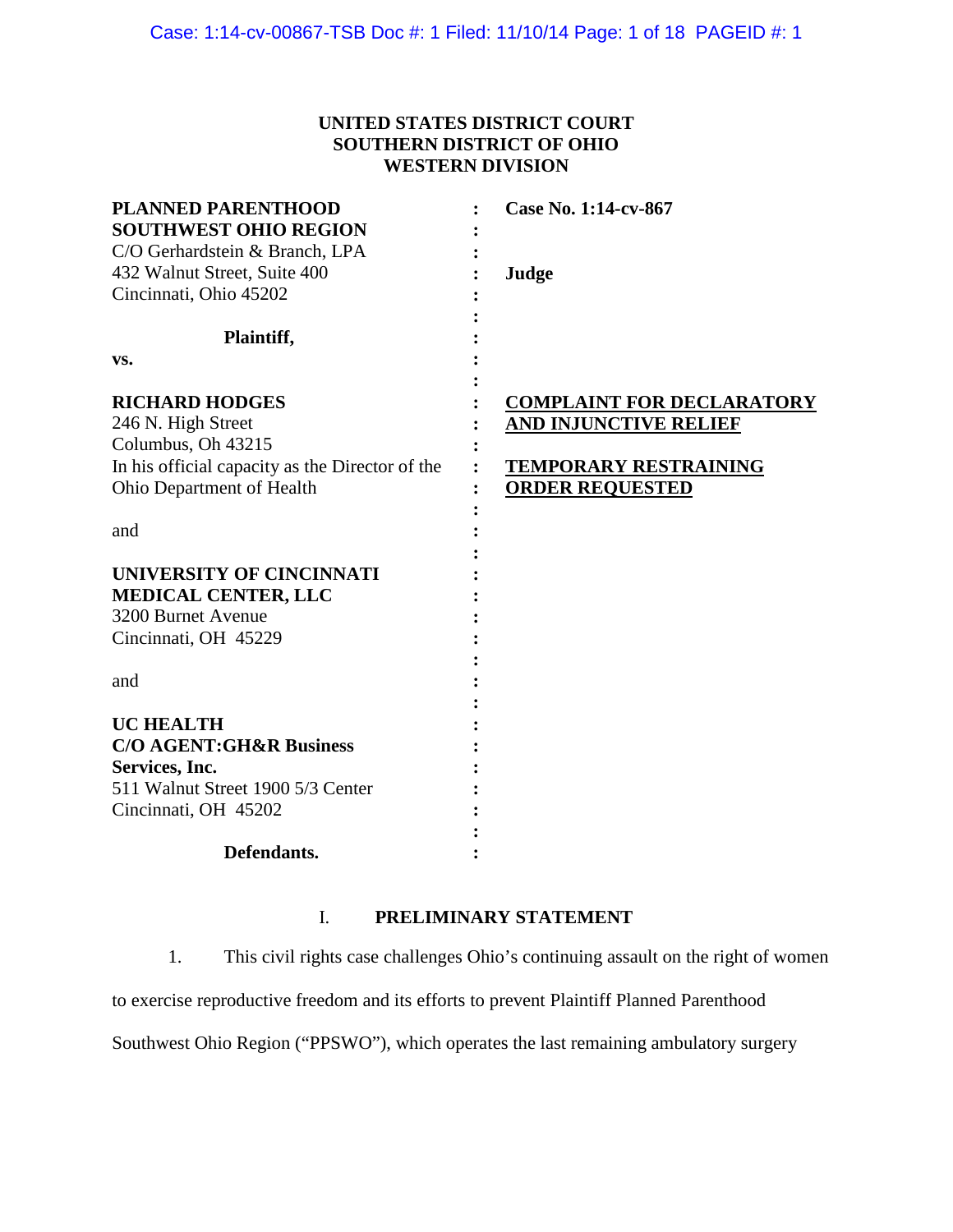#### Case: 1:14-cv-00867-TSB Doc #: 1 Filed: 11/10/14 Page: 2 of 18 PAGEID #: 2

facility that performs abortions in the metropolitan Cincinnati area, from continuing to provide abortions.

2. Despite the fact that surgical abortion is one of the safest medical procedures with an over 99% safety record, Ohio requires that such abortions be provided only in ambulatory surgical facilities ("ASFs") that maintain a written transfer agreement ("WTA") with a hospital. Accordingly, PPSWO has held an ASF license for its Elizabeth Campbell Medical Center ("PPSWO ASF") since May 2000. For many years, as required by Ohio Department of Health ("ODH") regulations for ASFs, PPSWO maintained a WTA with the University of Cincinnati Medical Center ("UCMC") or its predecessor, UC Medical College, that outlined the process for the transfer to UCMC of PPSWO's patients experiencing a rare complication requiring hospitalbased treatment.

3. In 2013, the Ohio Legislature enacted, and Governor Kasich signed, the budget measure HB 59, which banned abortion clinics – and only abortion clinics – from obtaining the necessary WTA from a "public hospital." Ohio Rev. Code Ann. § 3727.60 ("public hospital ban"). As a result, UCMC terminated its WTA with PPSWO on September 28, 2013, the day before the effective date of the ban. Unable to obtain a WTA with any other hospital in the area, on September 18, 2013, PPSWO submitted a request to ODH for a variance of the requirement, as permitted by statute. PPSWO's request for a variance satisfied each and every legally prescribed element and demonstrated that it had several physicians in good standing and with admitting privileges at a local hospital ready and willing to treat any PPSWO patients who may need hospital-based care. Though the variance request was submitted over 13 months ago, ODH has never acted on it.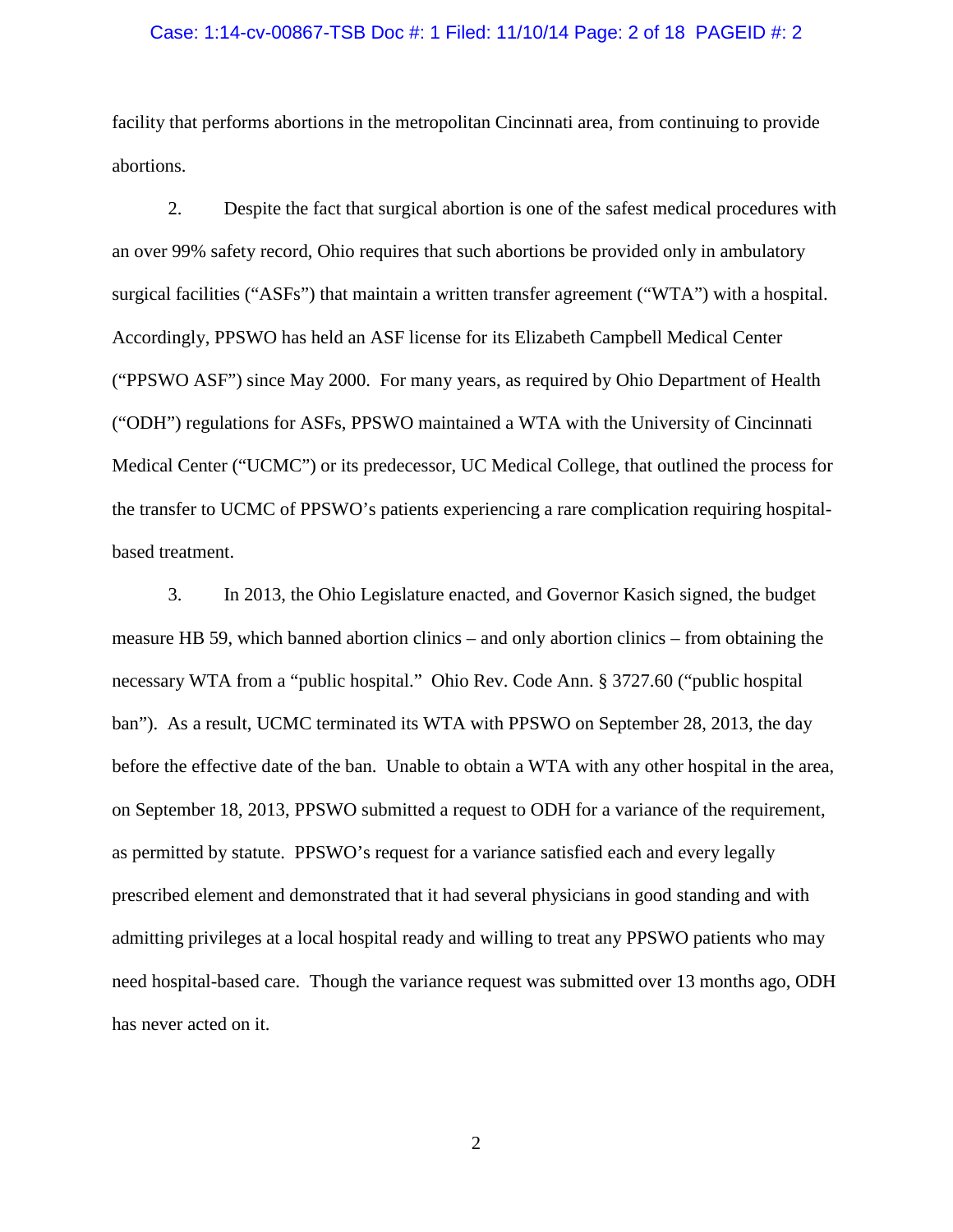#### Case: 1:14-cv-00867-TSB Doc #: 1 Filed: 11/10/14 Page: 3 of 18 PAGEID #: 3

4. Instead, ODH has recently notified PPSWO that it is out of compliance with the WTA requirement and has threatened to revoke PPSWO's ASF license. Under Ohio law, PPSWO's alleged non-compliance with the WTA requirement exposes PPSWO to civil penalties and revocation of its ASF license. If ODH revokes PPSWO's ASF license, the last provider of surgical abortion services in the Greater Cincinnati area will close, making abortions virtually unavailable in Cincinnati and violating the constitutional rights of and imposing irreparable harm upon PPSWO and its patients.

5. This Court must act to declare the public hospital ban unconstitutional on its face and as applied to PPSWO, enjoin its enforcement, reinstate PPSWO's agreement with UCMC, and enjoin Defendant Hodges from seeking to revoke PPSWO's ASF license.

### II. **JURISDICTION AND VENUE**

6. Jurisdiction over the federal claims is conferred on this Court by 28 U.S.C. § 1331 and  $$1343(a)(3)$  and  $(a)(4)$ .

7. Venue is proper under 28 U.S.C. § 1391.

## III. **PARTIES**

8. Plaintiff PPSWO is a non-profit corporation organized under the laws of the State of Ohio, and operates seven health centers in and around Cincinnati, Ohio. PPSWO and its predecessor organizations have provided care in Ohio since 1929. PPSWO provides a broad range of medical services to women and men in Ohio, including: birth control, annual gynecological examinations, cervical pap smears, diagnosis and treatment of vaginal infections, testing and treatment for certain sexually transmitted diseases, HIV testing, pregnancy testing, and abortions. PPSWO operates an ambulatory surgical facility in the Elizabeth Campbell Medical Center, at 2314 Auburn Avenue, Cincinnati, Ohio, where surgical abortion services are provided through 17.6 weeks of pregnancy as dated from the first day of the woman's last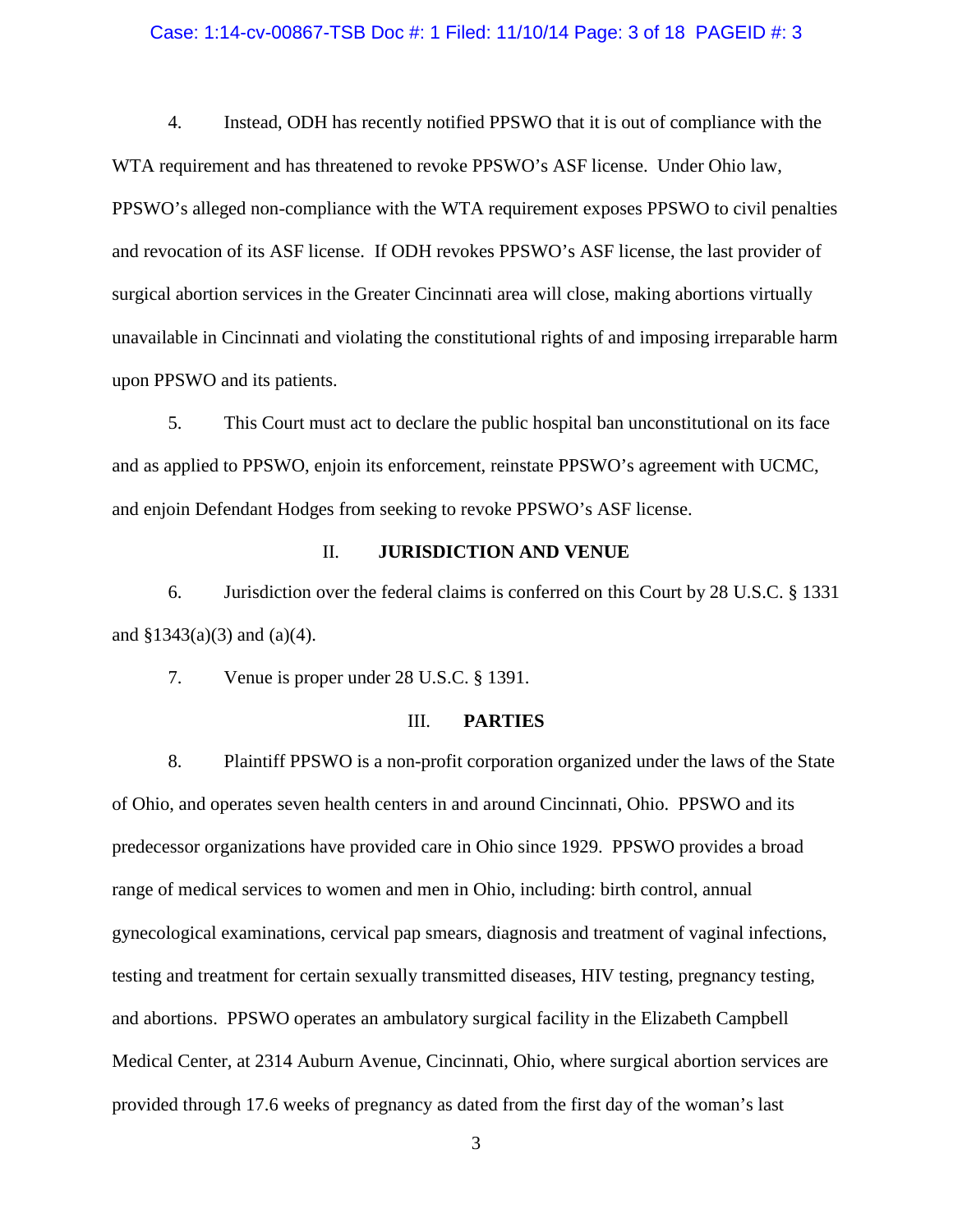### Case: 1:14-cv-00867-TSB Doc #: 1 Filed: 11/10/14 Page: 4 of 18 PAGEID #: 4

menstrual period ("LMP") and medication abortions are provided through 49 days LMP. PPSWO provides approximately 2,600 abortions a year. PPSWO sues on its own behalf, on behalf of its current and future medical staff, servants, officers, and agents, and on behalf of its patients.

9. Defendant Richard Hodges is the director of the Ohio Department of Health and is responsible for enforcing the ASF laws and rules, issuing ASF licenses, and granting variances of the ASF requirements. Defendant Hodges also has the authority to impose civil penalties and take actions to close an ambulatory surgery facility that is operating without a license. He is not a physician. Defendant Hodges is a "person" under 42 U.S.C. § 1983, and all of the actions alleged in this case have been taken under color of law. He is sued in his official capacity.

10. Defendant University of Cincinnati Medical Center, LLC and Defendant UC Health are Ohio businesses properly registered through the Ohio Secretary of State.

11. Defendant UCMC is a hospital that is part of UC Health.

12. UCMC has concluded that it is a "public hospital" as that term is defined under Ohio Rev. Code Ann. § 3727.60 (A)(4). UCMC and UC Health are necessary parties to this case, particularly to any injunction order that would be entered by this Court prohibiting enforcement of the public hospital ban.

13. Defendants UCMC and UC Health are "persons" under 42 U.S.C. § 1983 and at all times relevant to this case acted under color of law.

## IV. **FACTS**

## A. **Abortion Practice and Safety**

14. Women seek abortions for a variety of physical health, mental health, familial, economic, and personal reasons. Approximately one in three women in this country will have an abortion by age 45.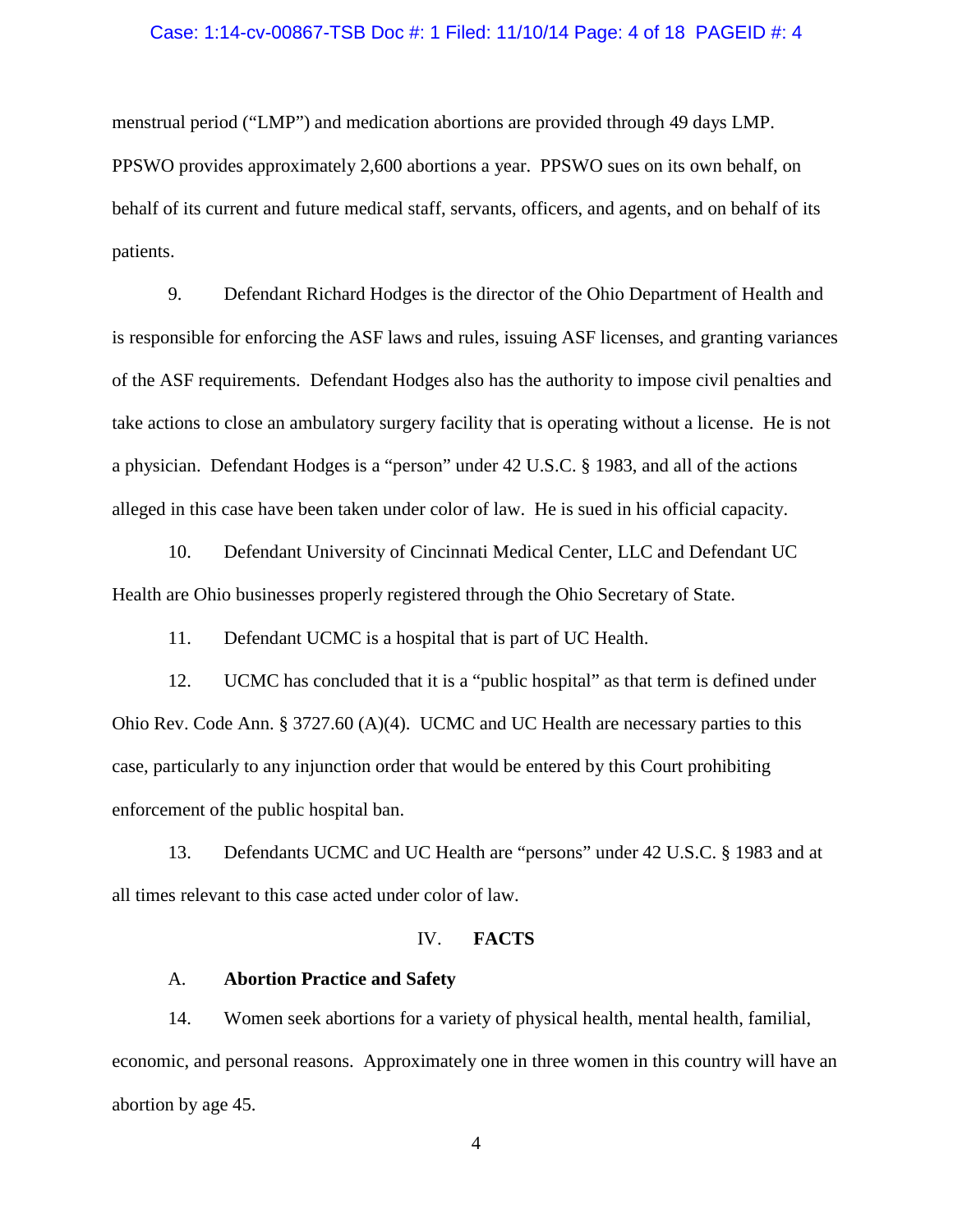### Case: 1:14-cv-00867-TSB Doc #: 1 Filed: 11/10/14 Page: 5 of 18 PAGEID #: 5

15. Some women seeking abortions suffer from medical conditions including, but not limited to, diabetes, cancer, hypertension, cardiac disease, kidney disease, history of postpartum hemorrhaging, and sickle cell anemia. Other women seek abortions because of their age, because they are pregnant as a result of rape or incest, or because there are or may be anomalies in the fetus, some of which are fatal to the fetus. Due to these various factors, continuing a pregnancy can pose a risk to the lives and to the physical, mental, and emotional health of these women.

16. Most women having abortions (61%) already have at least one child, and 66% plan to have children when they are older, financially able to provide necessities for them, and/or in a supportive relationship with a partner so their children will have two parents.

17. Most abortions are performed during the first trimester of pregnancy, when the gestational age of the fetus is at or less than fourteen weeks LMP.

18. Because abortion is so safe, the vast majority of abortions can be and are safely provided in an outpatient setting. In 2013, 99.6% of Ohio abortions were performed in an outpatient center.

19. Even though abortion rarely results in complications, Plaintiff PPSWO provides high quality care in the rare event that it does. Most of the rare complications related to abortion are safely and appropriately handled in the clinic.

20. In the exceedingly rare case that a patient requires hospital-based care, PPSWO has contractual relationships with several back-up physicians who have admitting privileges at a local hospital, as well as an appropriate protocol for ensuring that the patient receives the necessary care.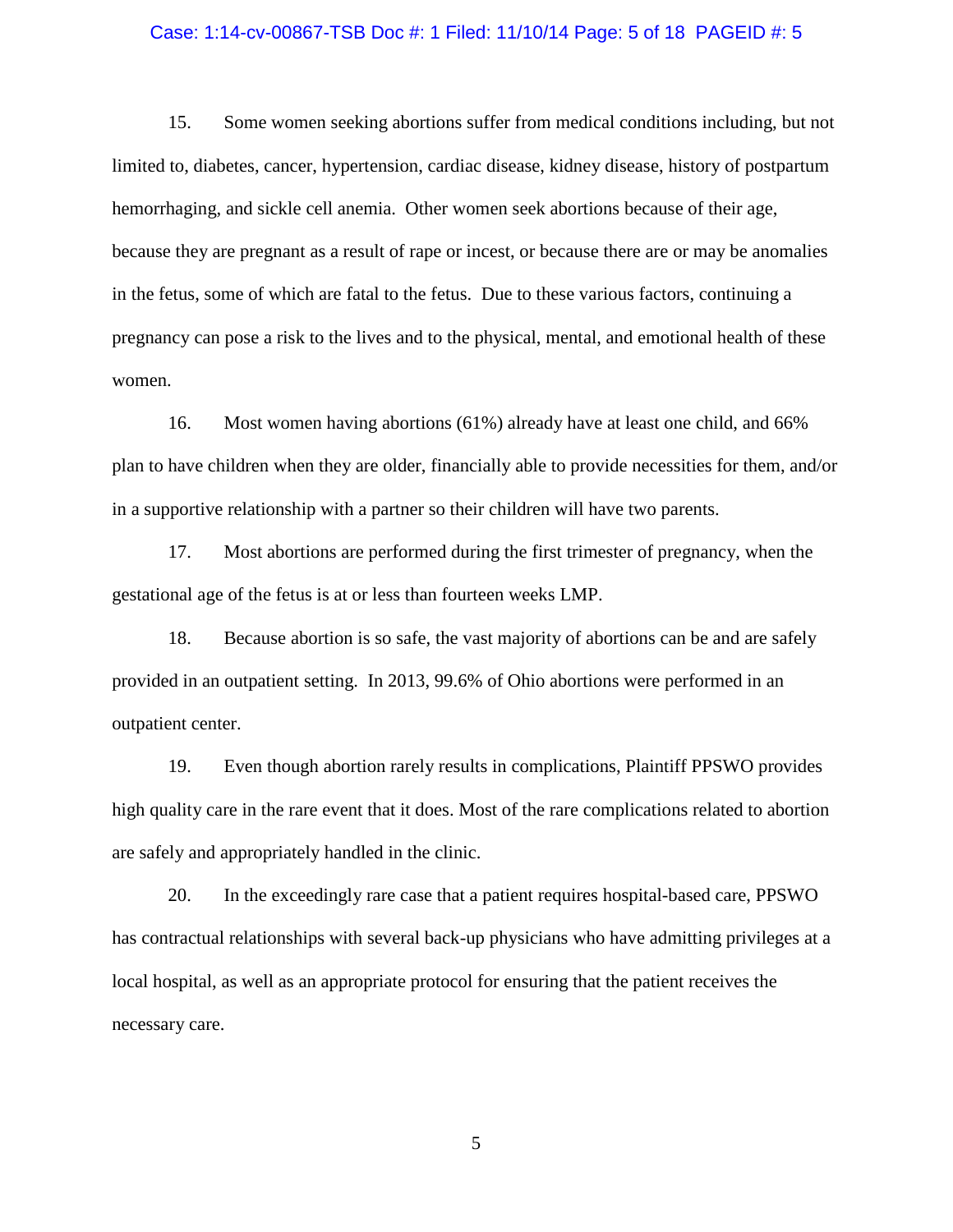### Case: 1:14-cv-00867-TSB Doc #: 1 Filed: 11/10/14 Page: 6 of 18 PAGEID #: 6

21. WTAs do nothing to increase patient safety or health and are not medically necessary. And there is certainly no legitimate reason, even if a WTA is required, to exclude public hospitals from the list of eligible hospitals. To the contrary, if the purpose of a WTA is to improve patient safety, it is irrational to exclude the hospitals in a community, such as teaching hospitals, that might provide the highest level of patient care.

22. Regardless of whether an ASF has a WTA with a local hospital or an alternative arrangement that meets the alleged purpose of the WTA requirement, appropriate care is also ensured because hospitals in Ohio must comply with the Emergency Medical Treatment & Labor Act, which requires hospitals to treat and stabilize all emergency patients (unless transfer to another facility is otherwise indicated). 42 U.S.C. § 1395dd(b) (commonly referred to as EMTALA).

## B. **ASF Licensing Framework and the Public Hospital Ban's Discriminatory Treatment of ASFs that Provide Abortions**

23. In 1995, Ohio passed a law requiring ASFs to obtain a facility license from ODH. In 1999, ODH notified the abortion facilities in Ohio that they needed to apply for such a license.

24. By ODH regulation, all ASFs were required to have a WTA. Specifically, Ohio Admin. Code § 3701-83-19(E) stated: "The ASF shall have a written transfer agreement with a hospital for transfer of patients in the event of medical complications, emergency situations, and for other needs as they arise." An ASF could apply for a variance from the WTA requirement, as it could from any other ASF requirement, pursuant to Ohio Admin. Code § 3701-83-14, by demonstrating that "the requirement has been met in an alternative manner," *id.* at (C)(1), or that it would suffer "undue hardship" from the requirement and that granting the waiver would not "jeopardize the health and safety of any patient," *id.* at (C)(2).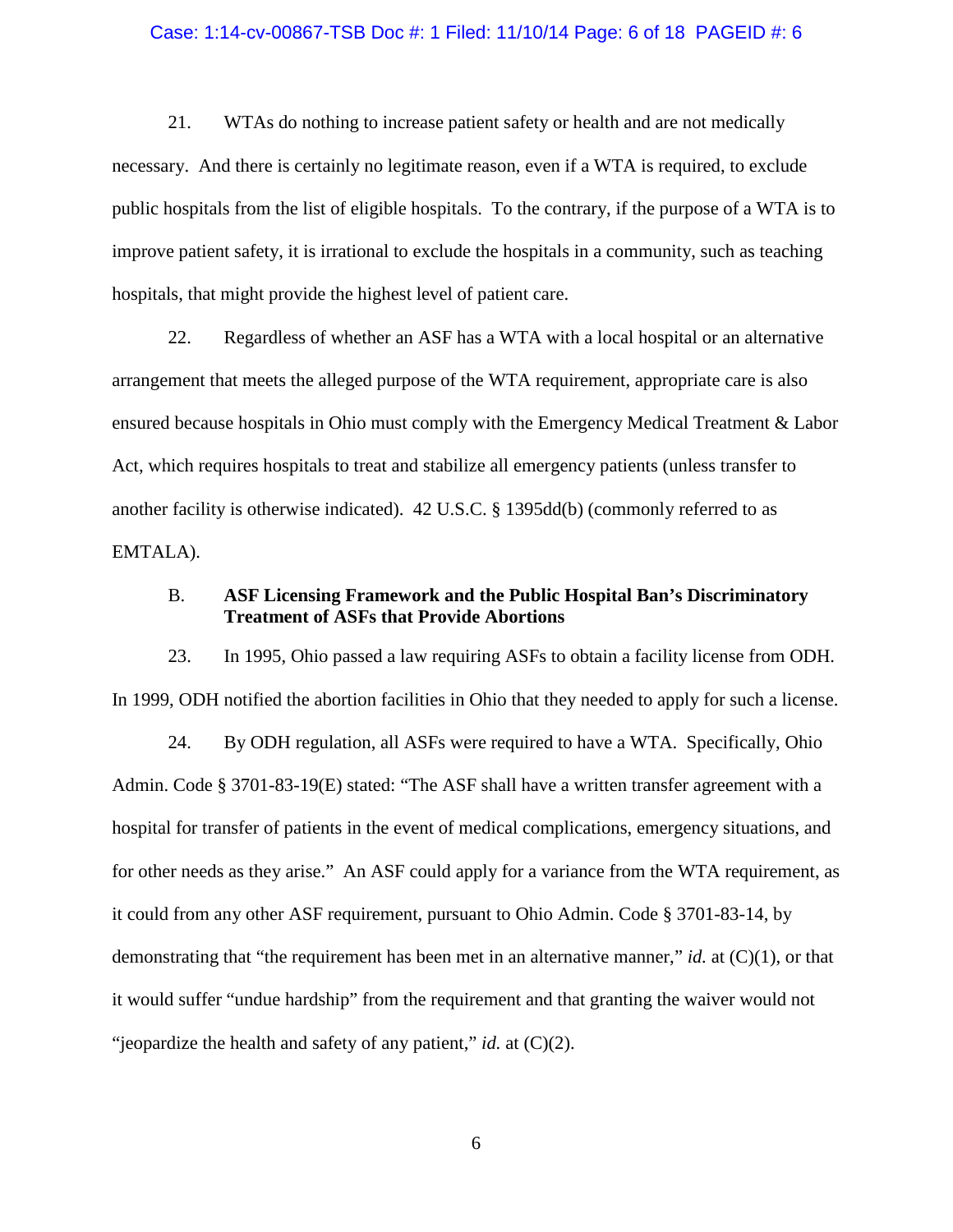### Case: 1:14-cv-00867-TSB Doc #: 1 Filed: 11/10/14 Page: 7 of 18 PAGEID #: 7

25. In 2006, the Sixth Circuit upheld the WTA requirement as applied to the abortion

provider Women's Med Center in Dayton, but did so because it recognized that ODH could grant a variance of the requirement if the clinic showed that it could adequately ensure that in the exceedingly rare case that a patient needed care at a local hospital, the patient would receive continuity of care. *Women's Med. Prof'l Corp. v. Baird*, 438 F.3d 595 (6th Cir. 2006).

26. In 2013, as part of the omnibus budget bill ("HB 59" or "Act"), the legislature altered the ASF licensing scheme with respect to the WTA provisions.

27. Originally required only by regulation, a WTA requirement was incorporated into statute. Ohio Rev. Code Ann. § 3702.303(A) now provides:

Except as provided in division (C) of this section, an ambulatory surgical facility shall have a written transfer agreement with a local hospital that specifies an effective procedure for the safe and immediate transfer of patients from the facility to the hospital when medical care beyond the care that can be provided at the ambulatory surgical facility is necessary, including when emergency situations occur or medical complications arise. A copy of the agreement shall be filed with the director of health.

28. HB 59 also amended the ASF licensing provisions to prohibit any "public

hospital" from "enter[ing] into a written transfer agreement with an ambulatory surgical facility

in which nontherapeutic abortions are performed or induced." Ohio Rev. Code Ann.

§ 3727.60(B)(1) ("public hospital ban"). The ban applies only to clinics that provide abortions

and does not apply to any other ASF in the state.

29. HB 59 also provided a new variance process, which applies only to a variance of

the WTA requirement. The contents of an application for a variance from the WTA requirement

are now set out in Ohio Rev. Code Ann. § 3702.304, which provides:

(A) The director of health may grant a variance from the written transfer agreement requirement of section 3702.303 of the Revised Code if the ambulatory surgical facility submits to the director a complete variance application, prescribed by the director, and the director determines after reviewing the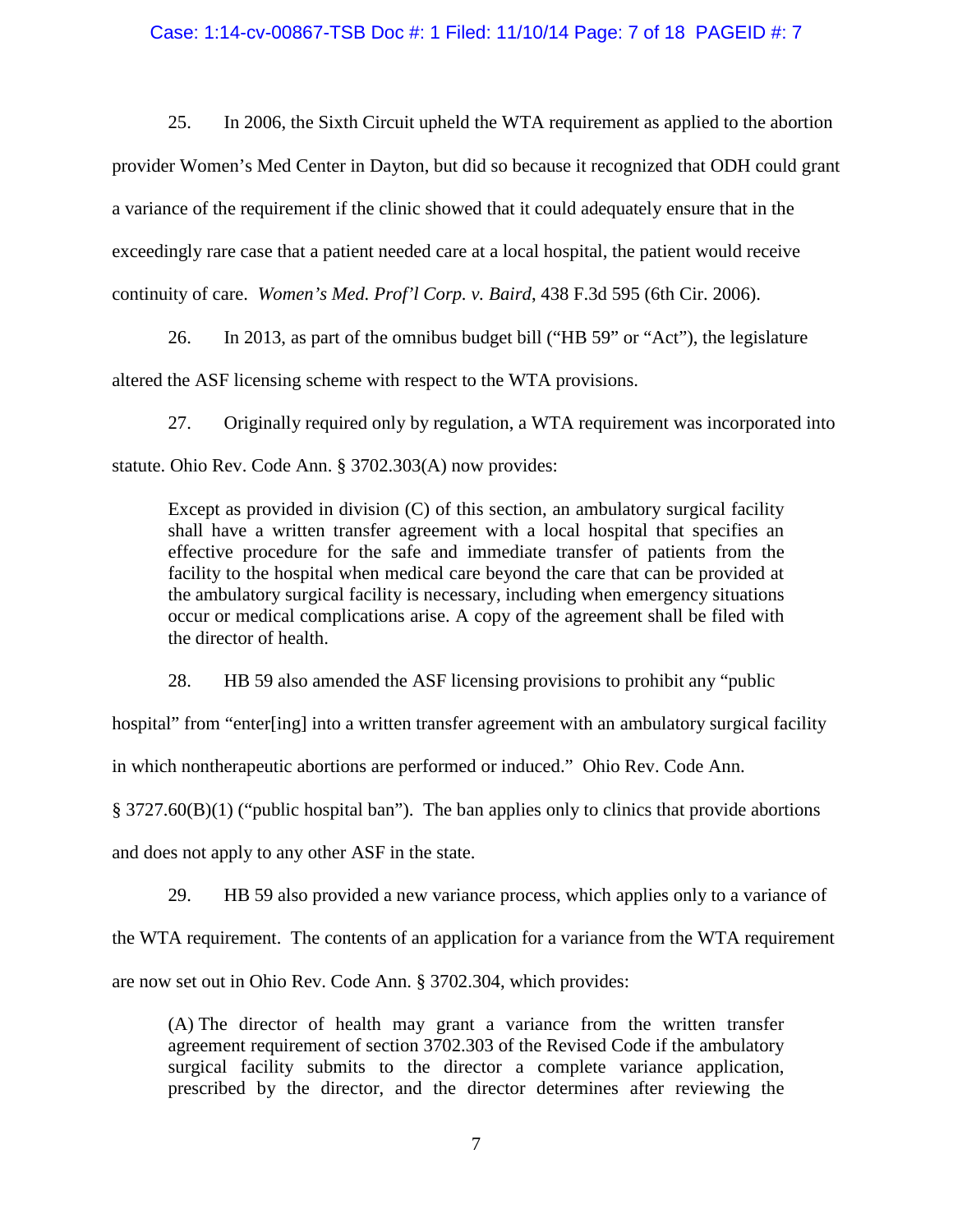## Case: 1:14-cv-00867-TSB Doc #: 1 Filed: 11/10/14 Page: 8 of 18 PAGEID #: 8

application that the facility is capable of achieving the purpose of a written transfer agreement in the absence of one. The director's determination is final.

(B) A variance application is complete for purposes of division (A) of this section if it contains or includes as attachments all of the following:

(1) A statement explaining why application of the requirement would cause the facility undue hardship and why the variance will not jeopardize the health and safety of any patient;

(2) A letter, contract, or memorandum of understanding signed by the facility and one or more consulting physicians who have admitting privileges at a minimum of one local hospital, memorializing the physician or physicians' agreement to provide back-up coverage when medical care beyond the level the facility can provide is necessary;

(3) For each consulting physician described in division (B)(2) of this section:

(a) A signed statement in which the physician attests that the physician is familiar with the facility and its operations, and agrees to provide notice to the facility of any changes in the physician's ability to provide back-up coverage;

(b) The estimated travel time from the physician's main residence or office to each local hospital where the physician has admitting privileges;

(c) Written verification that the facility has a record of the name, telephone numbers, and practice specialties of the physician;

(d) Written verification from the state medical board that the physician possesses a valid certificate to practice medicine and surgery or osteopathic medicine and surgery issued under Chapter 4731 of the Revised Code;

(e) Documented verification that each hospital at which the physician has admitting privileges has been informed in writing by the physician that the physician is a consulting physician for the ambulatory surgical facility and has agreed to provide back-up coverage for the facility when medical care beyond the care the facility can provide is necessary.

(4) A copy of the facility's operating procedures or protocols that, at a minimum, do all of the following:

(a) Address how back-up coverage by consulting physicians is to occur, including how back-up coverage is to occur when consulting physicians are temporarily unavailable;

(b) Specify that each consulting physician is required to notify the facility, without delay, when the physician is unable to expeditiously admit patients to a local hospital and provide for continuity of patient care;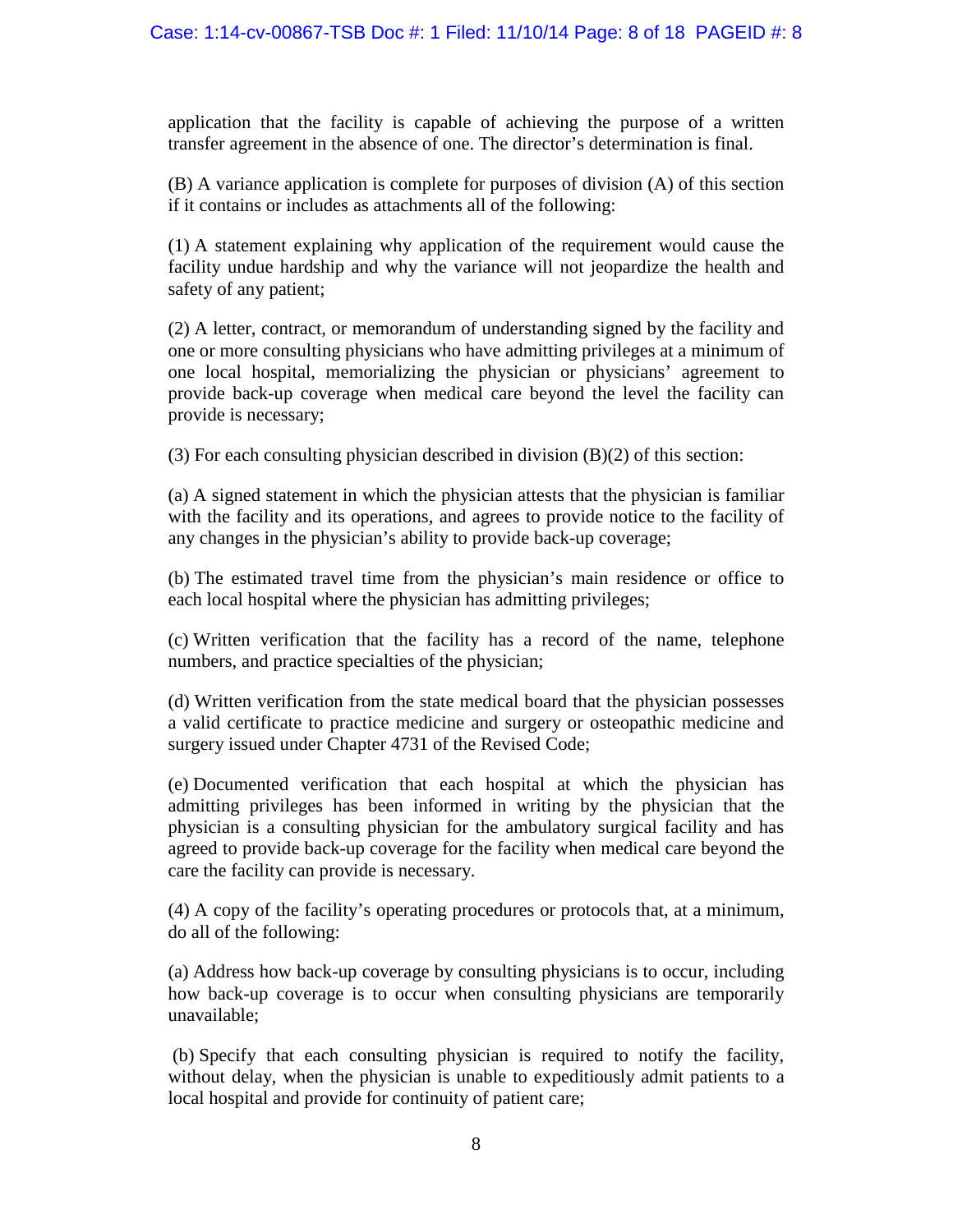### Case: 1:14-cv-00867-TSB Doc #: 1 Filed: 11/10/14 Page: 9 of 18 PAGEID #: 9

(c) Specify that a patient's medical record maintained by the facility must be transferred contemporaneously with the patient when the patient is transferred from the facility to a hospital.

(5) Any other information the director considers necessary.

(C) The director's decision to grant, refuse, or rescind a variance is final.

(D) The director shall consider each application for a variance independently without regard to any decision the director may have made on a prior occasion to grant or deny a variance to that ambulatory surgical facility or any other facility.

30. The only ASFs to have sought waivers from ODH from the WTA requirement are ASFs that provide abortions.

31. If an ASF provides surgical services without complying with the WTA requirement or receiving a variance, ODH can (1) "revoke, suspend, or refuse to renew" the ASF's license; (2) issue an order prohibiting the ASF from performing certain services prior to or pending an administrative hearing; (3) impose a civil penalty between one thousand dollars and two hundred and fifty thousand dollars; and (4) impose additional civil penalties between five hundred dollars and ten thousand dollars for each day that the ASF fails to correct the violation. Ohio Admin. Code § 3701-83-05.1(C); Ohio Rev. Code Ann. § 3702.32(D). If ODH determines that an ASF is operating without a valid license, ODH can: (1) issue a written order that the ASF cease its operations; (2) issue a written order that prohibits the ASF from performing certain types of services; and/or (3) impose a civil penalty between one thousand and two hundred and fifty thousand dollars. Ohio Admin. Code § 3701-83-05.1(A); Ohio Rev. Code Ann. § 3702.32 (A). In addition, ODH can impose daily civil penalties between one thousand and ten thousand dollars for each day that the ASF operates without a license in violation of ODH's written order, and can seek an injunction in the court of common pleas to enjoin the facility from operating. Ohio Admin. Code § 3701-83-5.1(A)(5) & (B); Ohio Rev. Code Ann. §  $3702.32$  (A)(5) & (B).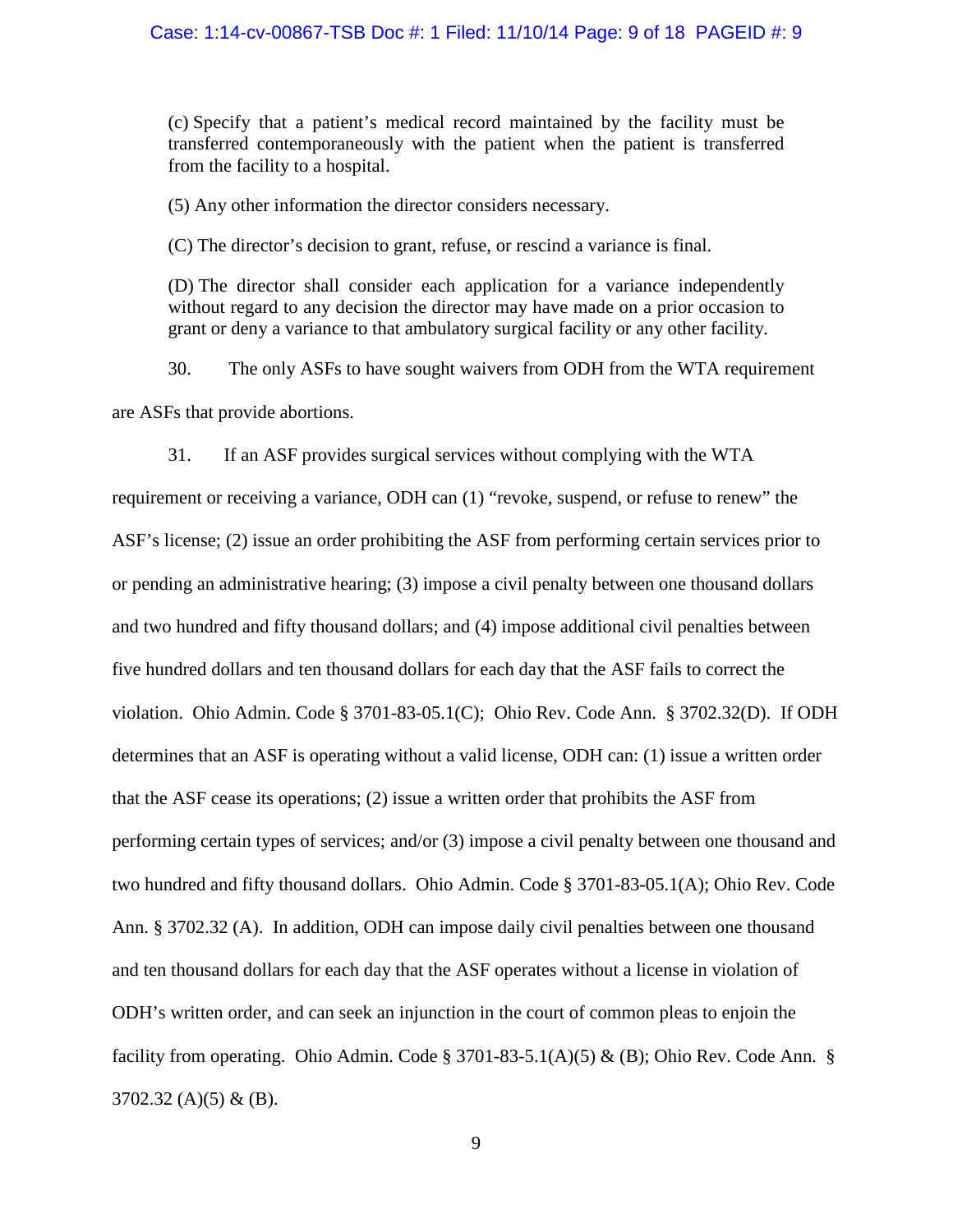### Case: 1:14-cv-00867-TSB Doc #: 1 Filed: 11/10/14 Page: 10 of 18 PAGEID #: 10

32. There is no legitimate state purpose that supports the restrictions on abortion clinics, and abortion clinics alone, imposed by HB 59.

33. In fact, the purpose of the changes to the ASF requirements in HB 59 was to reduce access to abortion. For example, upon its introduction in committee, State Senator Joe Ueker, stated that, "Someone has to stand up for the rights of the unborn."[1](#page-9-0) Similarly, when Governor Kasich refused to use his line-item veto, his spokesperson stated that "[t]he governor is pro-life and we believe these are reasonable policies to help protect human life."[2](#page-9-1) Mike Gonidakis, a member of the Ohio medical board and president of Ohio Right to Life, stated regarding the section: "Ohio has a history of advancing common-sense pro-life initiatives. We are very conscious not to overreach. . . . We believe in the incremental approach: one step at a time, advancing legislation that will withstand court scrutiny."<sup>[3](#page-9-2)</sup>

## C. **Plaintiff's ASF Licensing History and Compliance with HB 59**

34. Since 2000, PPSWO operated with an ASF license, applying for and receiving annual license renewals. PPSWO applied for a renewal of its ASF license in May 2013 and again in May 2014, but ODH has never responded to those applications. By operation of Ohio administrative procedure law, once a facility is granted an ASF license, even if ODH ignores its annual renewal application, the ASF may continue to operate until ODH revokes the license.

 $\overline{a}$ 

<span id="page-9-0"></span><sup>&</sup>lt;sup>1</sup> Ann Sanner, *Abortion-Related Issues Remain Part of Ohio Budget*, The Associated Press, June 6, 2013, *available at* http://www.crescent-news.com/editors%20pick/2013/06/06/abortionrelated-issues-remain-part-of-budget.

<span id="page-9-1"></span><sup>2</sup> Juliet Eilperin, *Abortion Limits at State Level Return Issue to National Stage*, The Washington Post, July 5, 2013, *available at* http://www.washingtonpost.com/politics/abortion-limits-at-statelevel-return-issue-to-the-national-stage/2013/07/05/f86dd76c-e3f1-11e2-aef3- 339619eab080\_story.html.

<span id="page-9-2"></span><sup>3</sup> Rachel Weiner, *What makes Ohio's New Abortion Law Unique*, The Washington Post, July 1, 2013, *available at* http://www.washingtonpost.com/blogs/the-fix/wp/2013/07/01/what-makesohios-new-abortion-law-unique/.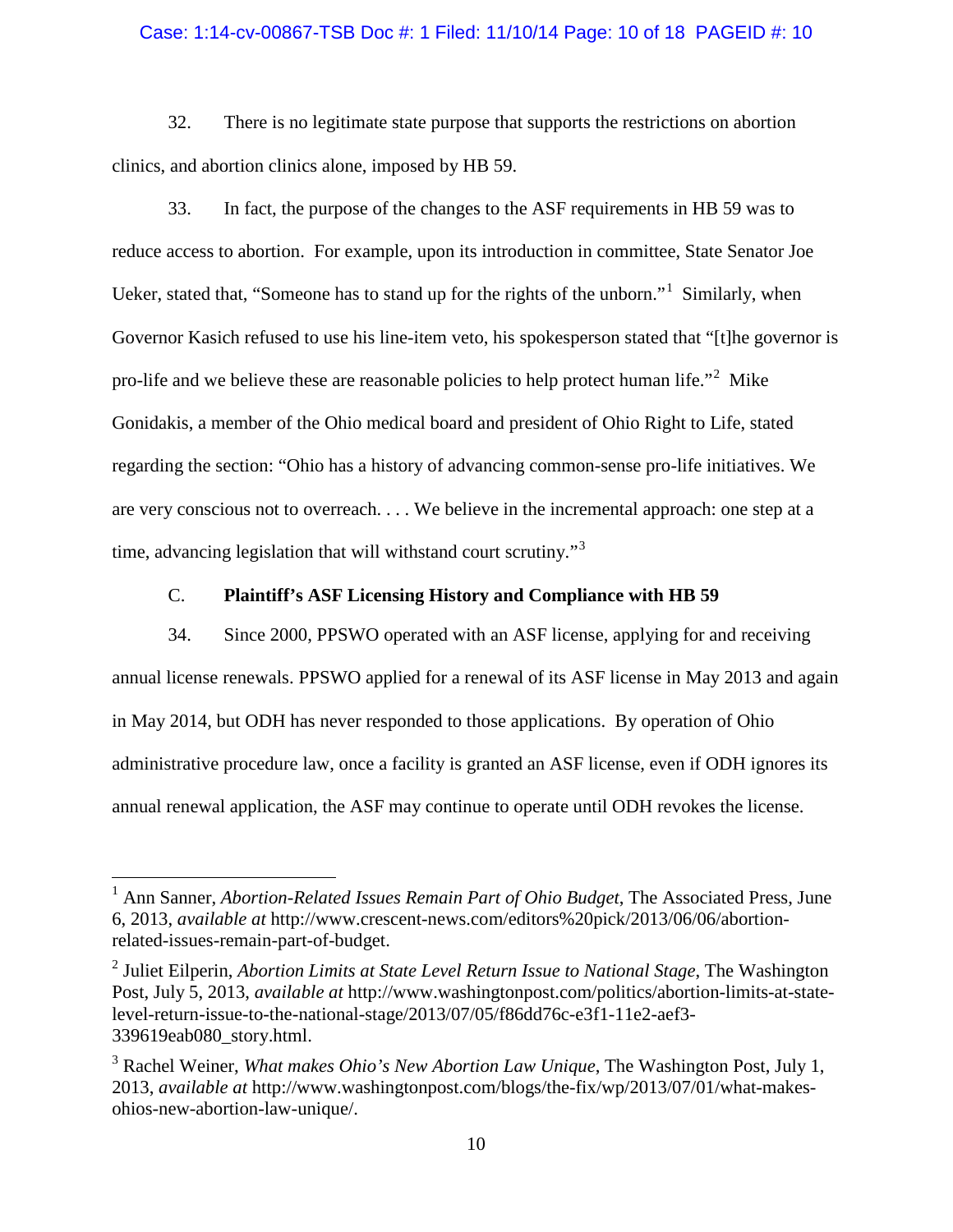#### Case: 1:14-cv-00867-TSB Doc #: 1 Filed: 11/10/14 Page: 11 of 18 PAGEID #: 11

35. Initially PPSWO had a WTA with UC Medical College, which eventually became UCMC. The most recent UCMC WTA, dated May 29, 2013, was effective for one year, with an automatic one-year renewal period.

36. UCMC, the nation's first teaching hospital, is an internationally recognized hospital with state-of-the-art medical facilities. UCMC is the only hospital in the region that is designated as a Level 1 trauma center by the American College of Surgeons because of its highly specialized emergency medicine team and its ability to treat the most complex emergency situations.

37. After the Act was signed, UCMC determined that it was a "public hospital" within the meaning of the Act and provided notice to PPSWO that it would terminate the WTA with PPSWO as of September 28, 2013, the day before the effective date of the public hospital ban. Thus, the public hospital ban caused PPSWO to lose its WTA with UCMC.

38. UCMC is a non-profit institution that is privately operated. On information and belief, the definition of "public hospital" in the ban was drafted broadly in part with the intent to include UCMC so that the WTA between UCMC and PPSWO would be terminated.

39. Since receiving notice of the termination of its WTA with UCMC, PPSWO has approached all the local hospitals seeking a WTA, but those hospitals either rejected or ignored PPSWO's requests. Many of the local hospitals are Catholic institutions with a stated opposition to cooperating in the delivery of abortion services. Thus, PPSWO has been unable to secure a WTA with a non-"public" hospital because of the complete discretion exercised by those hospitals to refuse or ignore PPSWO's requests because of their religious, political, ideological or other preferences.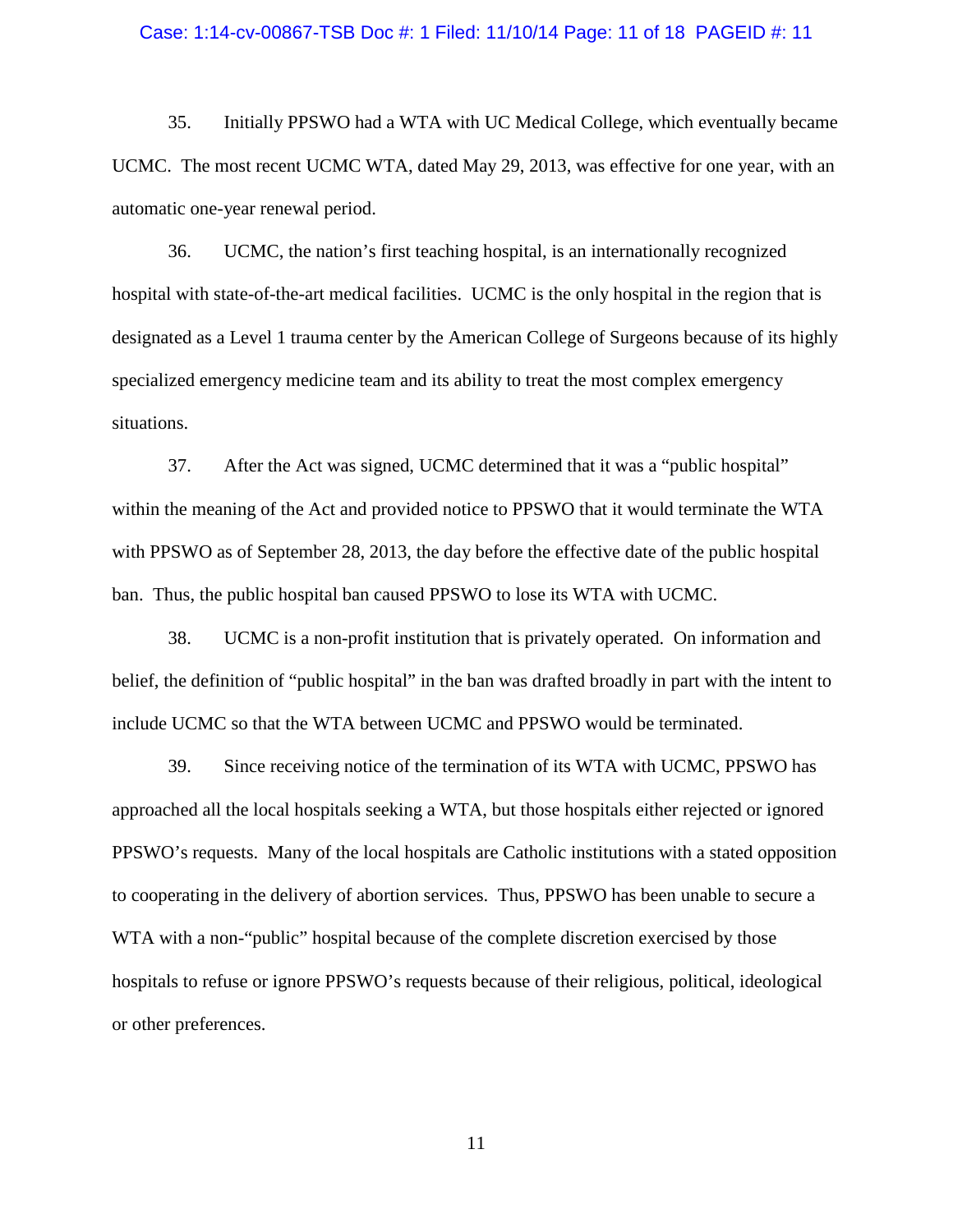#### Case: 1:14-cv-00867-TSB Doc #: 1 Filed: 11/10/14 Page: 12 of 18 PAGEID #: 12

40. Prior to the expiration of the WTA with UCMC, on September 18, 2013, PPSWO applied for a variance from the WTA requirement. PPSWO's variance application complies in every respect with Ohio Rev. Code Ann. § 3702.304. The application included contracts with several back-up physicians with privileges at a local hospital who have agreed to provide care to PPSWO's patients, as well as a patient hospital transfer policy in order to assure ODH that PPSWO provides continuous care to any patient who requires transfer to a hospital.

41. PPSWO updated the variance application in May, July, and August 2014 to reflect changes in the physicians providing back-up coverage.

42. Although the variance request has now been pending for over 13 months, ODH has failed to act on it, or substantively respond to it in any way.

## D. **Threatened Revocation of PPSWO's ASF License, and Impact on PPSWO and Its Patients.**

43. On October 14, 2014, ODH informed PPSWO that it did not comply with the ASF licensing requirements because it lacked a WTA. The letter required that a plan of correction be submitted to ODH and threatened to revoke PPSWO's license if the plan of correction is deemed unacceptable.

44. Given PPSWO's inability to secure a WTA from a non-"public" hospital and the termination of its WTA with UCMC pursuant to the public hospital ban, PPSWO is unable to satisfy the WTA requirement.

45. PPSWO provided a plan of correction to ODH on October 24, 2014, reminding ODH of its pending application for a variance from the WTA requirement.

46. Defendant Hodges has chosen to cite PPSWO for a deficiency and threaten license revocation without first ruling on PPSWO's application for a variance. ODH has used this tactic in the past with another abortion provider.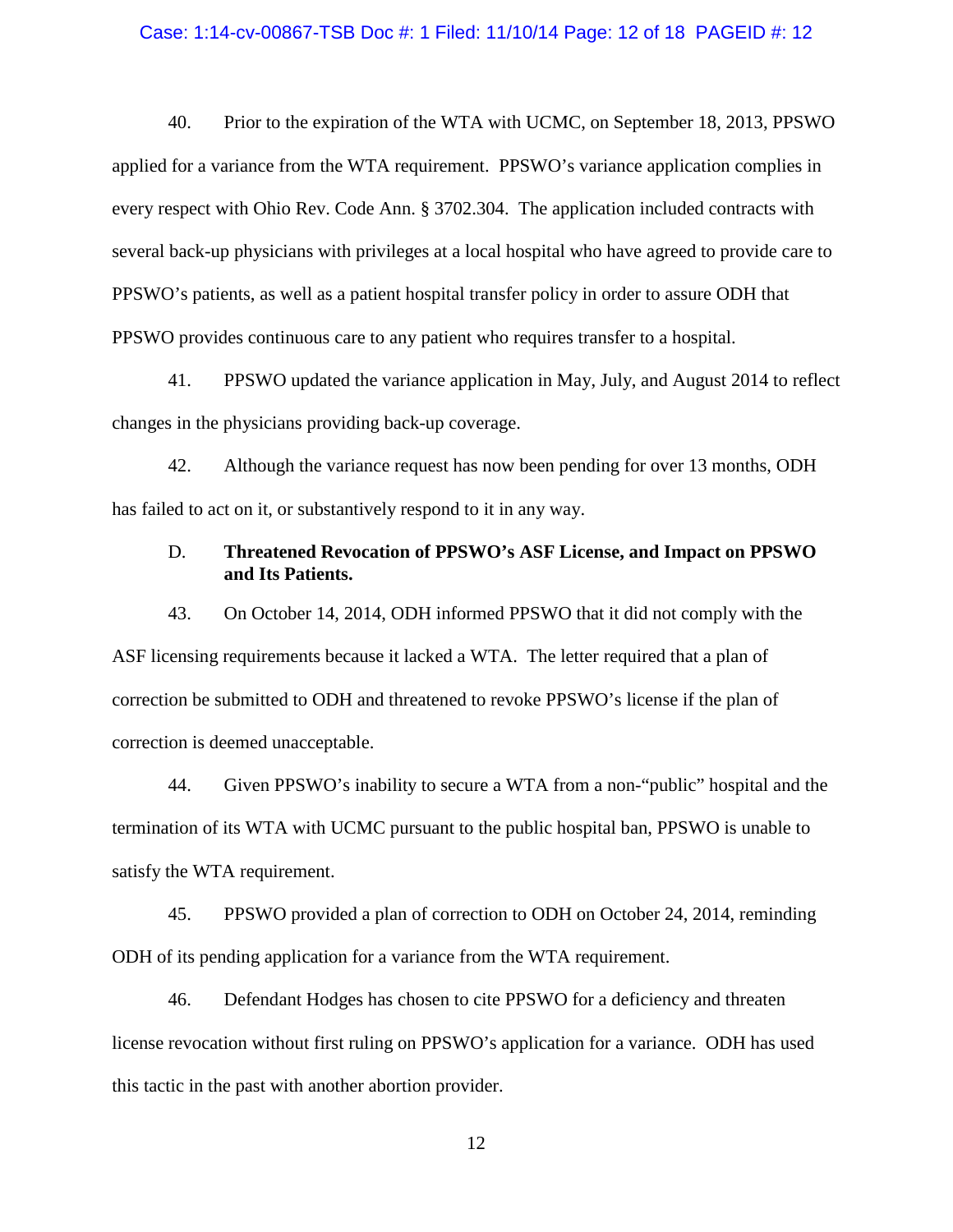#### Case: 1:14-cv-00867-TSB Doc #: 1 Filed: 11/10/14 Page: 13 of 18 PAGEID #: 13

47. Because of PPSWO's alleged non-compliance with the WTA requirement, ODH could at any moment begin the process of revoking PPSWO's ASF license, issue an order prohibiting PPSWO from providing abortion services during the pendency of the proceedings, and/or impose substantial penalties on PPSWO.

48. Thus, the public hospital ban has caused irreparable injury to PPSWO as it eliminated the only WTA available to PPSWO. As a result, PPSWO has no WTA and no variance presently approved by the ODH, which, in the absence of an injunction, will lead to a revocation of the ASF license. Without an ASF license, PPSWO will be forced to cease providing surgical abortions, causing PPSWO, its staff, and its patients irreparable injury from exposure to penalties, denial of abortion services, closure of the ASF, loss of income, and inability to provide or receive comprehensive reproductive health care.

49. If the PPSWO ASF is closed, Cincinnati will be the largest metropolitan area in the United States without a surgical abortion provider. Given the significant restrictions on medication abortion approved by the legislature in 2004, and in effect since 2011, medication abortion is rarely provided in Ohio, leaving abortion virtually unavailable in Cincinnati if PPSWO were to close. As of the 2010 census, the Cincinnati metropolitan area had a population of over 2.1 million residents, making it the largest metropolitan area in all of Ohio.

50. At the time that the public hospital ban was enacted, there were only two ASFs that provided abortions in the Cincinnati area: PPSWO and Lebanon Road Surgery Center ("LRSC"). LRSC also could not obtain a WTA, but had operated under a variance from the requirement based on its protocols and its arrangements with several back-up doctors with admitting privileges at a local hospital. ODH initially granted LRSC a variance in October 2010. LRSC applied for a renewal of its variance in 2012. Without ruling on the variance application,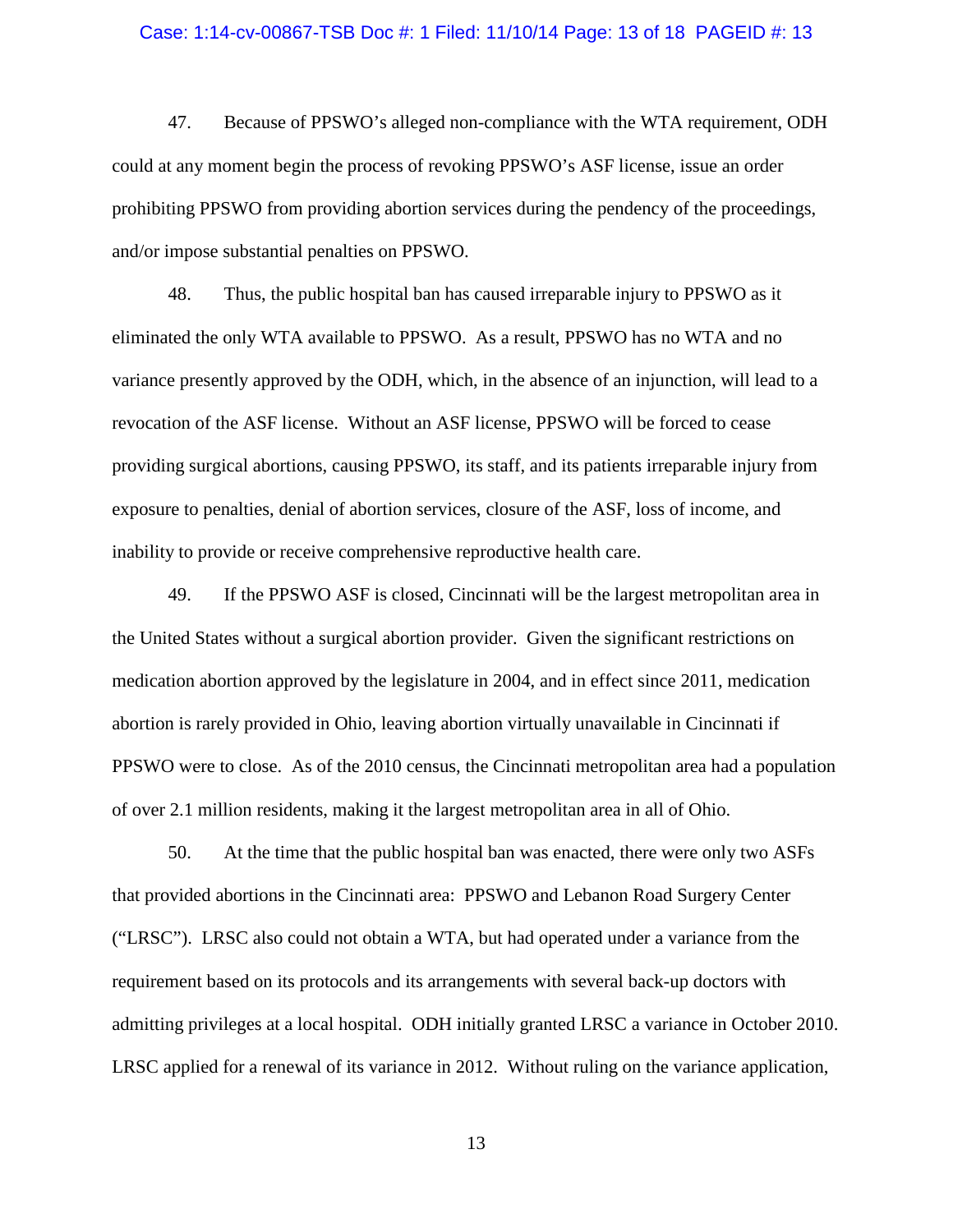#### Case: 1:14-cv-00867-TSB Doc #: 1 Filed: 11/10/14 Page: 14 of 18 PAGEID #: 14

ODH began the process of revoking LRSC's ASF license. Although an administrative hearing was held regarding whether the ASF license should be revoked, the hearing officer refused to rule on whether LRSC's variance application should be granted. On January 17, 2014, the Director of Health denied the variance application. Twenty minutes later, the Director revoked LRSC's ASF license. Following an appeal in the Ohio state court system, LRSC was ordered to stop providing surgical abortions as of August 22, 2014, which it has done. Thus, PPSWO is the last remaining surgical abortion provider in the Cincinnati area.

51. If the PPSWO ASF license is revoked, any woman who would have sought a surgical abortion at PPSWO's ASF will have to travel to another city to obtain an abortion – and will likely need to make that trip twice because of a state law that requires two trips to the clinic (the first for counseling and an ultrasound and the second visit, at least 24 hours later, for the abortion). The closest clinic, Women's Med Center in Dayton, is already having difficulty meeting the increased demand for its services from the closure of LRSC and lacks the capacity to serve the additional patients presently served by PPSWO, thus forcing PPSWO patients to travel even farther to obtain an abortion. Clinics in Columbus, Ohio also lack capacity to serve the PPSWO ASF surgical patients.

52. The long-term ability of the Dayton clinic to continue to provide abortions also remains in doubt. The Dayton clinic has never been able to obtain a WTA from a hospital. It has been licensed pursuant to a variance first granted in March 2008. However, ODH has never responded to its annual ASF license renewal applications or renewed requests for a variance filed in August 2012, August 2013, and August 2014.

53. Due to significant delays in scheduling an abortion because of the reduced availability of abortion providers, women who are earlier in their pregnancies will face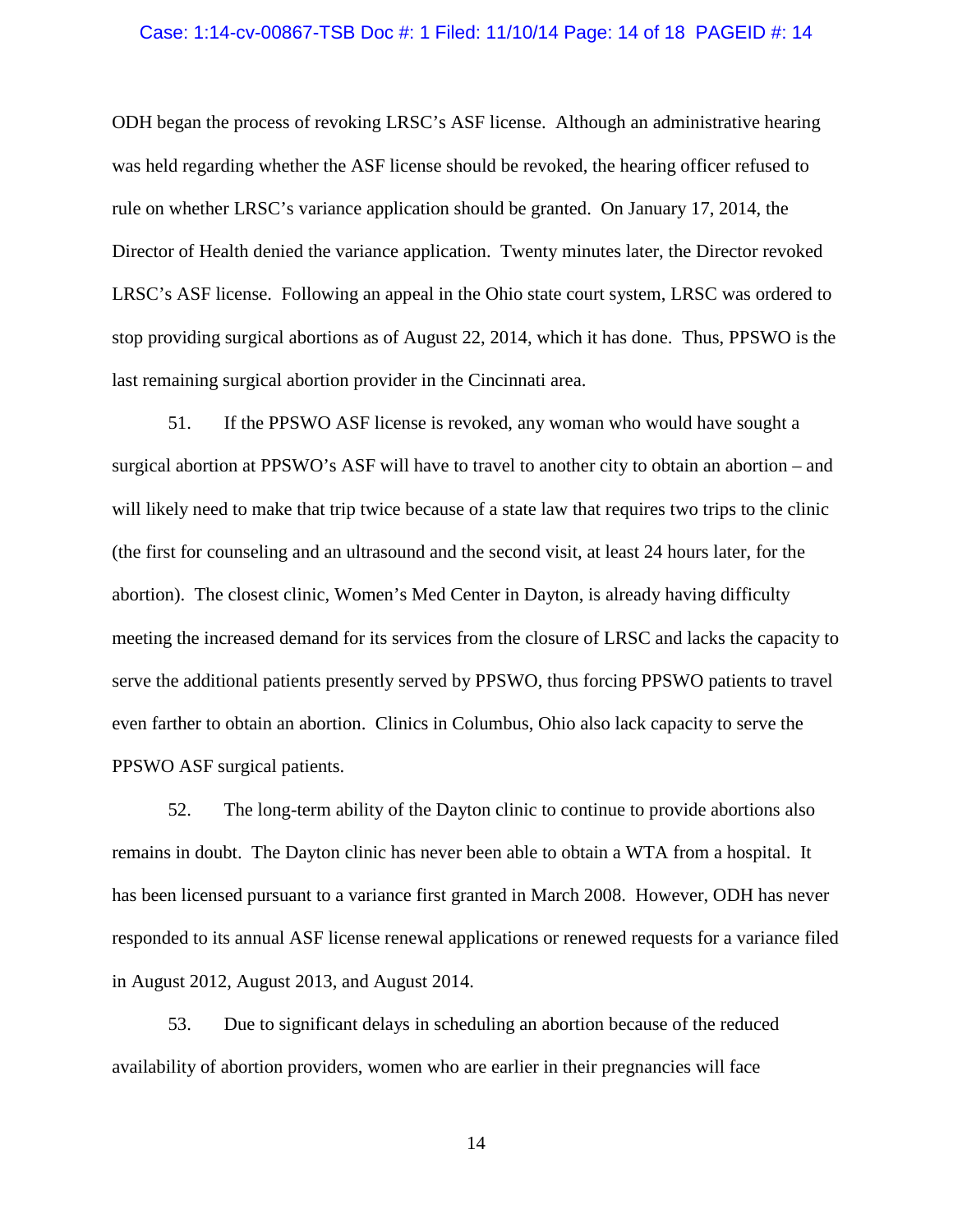#### Case: 1:14-cv-00867-TSB Doc #: 1 Filed: 11/10/14 Page: 15 of 18 PAGEID #: 15

significant and possibly dangerous delays. For other women, the additional travel required to obtain an abortion will increase the costs and delay the abortion. Although abortion is one of the safest surgical procedures, the risk of complications (as well as the cost of the procedure) increases as the pregnancy advances.

54. Given that the majority of PPSWO's patients are low-income, the increased costs, travel, and delays will make it impossible for a significant number of women to obtain an abortion.

55. Shutting down PPSWO's ASF will jeopardize women's health and deprive women of their constitutionally protected right to obtain a pre-viability abortion.

56. In recent years ODH has followed a deliberate strategy of reducing access to abortion services in Ohio by imposing and enforcing regulations that do not promote women's health or any other valid state interest and by delaying and denying variances from the WTA requirement to abortion providers. At the beginning of 2013 there were 14 abortion providers in Ohio. Today there are only eight abortion providers. Three of the eight remaining clinics are in jeopardy of closing. ODH is in litigation over the license revocation of the last abortion clinic in Toledo, is threatening PPSWO with license revocation proceedings of the last abortion clinic in Cincinnati, and is refusing to rule on the variance and license renewal of the last abortion clinic in Dayton. These actions have been taken to deny Ohio women abortion services, not to protect or promote their health.

## V. **CLAIMS FOR RELIEF – 42 U.S.C. §1983**

# **COUNT I (Substantive Due Process – PPSWO's Patients)**

57. The allegations of paragraphs 1 through 56 are incorporated as though fully set forth herein.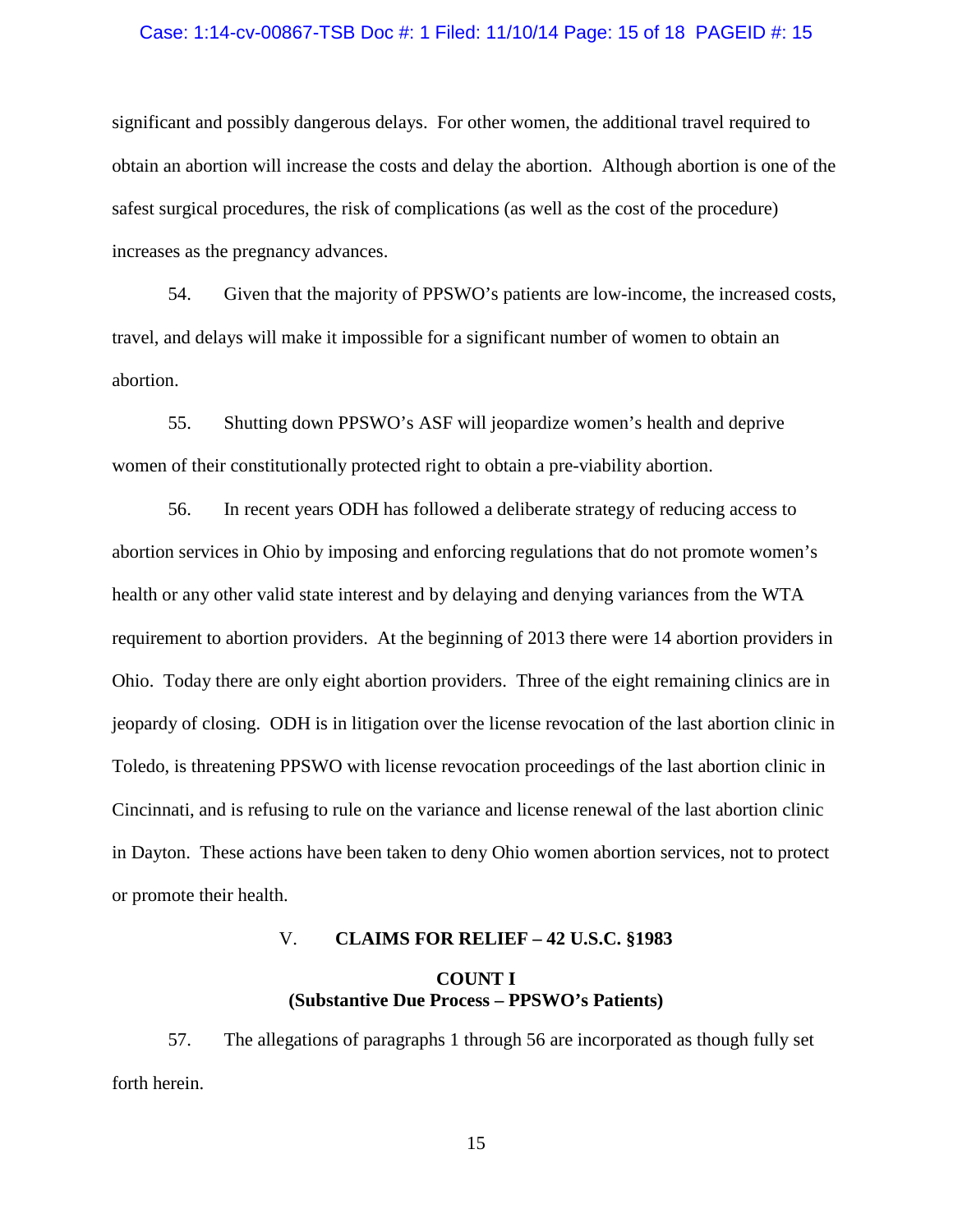#### Case: 1:14-cv-00867-TSB Doc #: 1 Filed: 11/10/14 Page: 16 of 18 PAGEID #: 16

58. Defendants have violated rights to liberty and privacy secured to PPSWO's patients by the due process clause of the Fourteenth Amendment to the United States Constitution. The public hospital ban and Defendant Hodges' actions with respect to PPSWO's license have the purpose and effect of imposing a substantial obstacle in the path of women seeking abortions without furthering a valid state interest.

## **COUNT II (Equal Protection)**

59. The allegations of paragraphs 1 through 58 are incorporated as though fully set forth herein.

60. The public hospital ban, Defendant Hodges' actions with respect to PPSWO's license, and Defendants' actions described above violate PPSWO's right to equal protection of the laws under the Fourteenth Amendment to the United States Constitution by treating PPSWO differently from other similarly situated parties without a sufficient state interest.

# **COUNT III (Substantive Due Process – PPSWO)**

61. The allegations of paragraphs 1 through 60 are incorporated as though fully set forth herein.

62. The public hospital ban, Defendant Hodges' actions with respect to PPSWO's license, and Defendants' actions described above violate PPSWO's due process rights under the Fourteenth Amendment to the United States Constitution as they lack any rational basis.

# **COUNT IV (Due Process – Non-Delegation)**

63. The allegations of paragraphs 1 through 62 are incorporated as though fully set forth herein.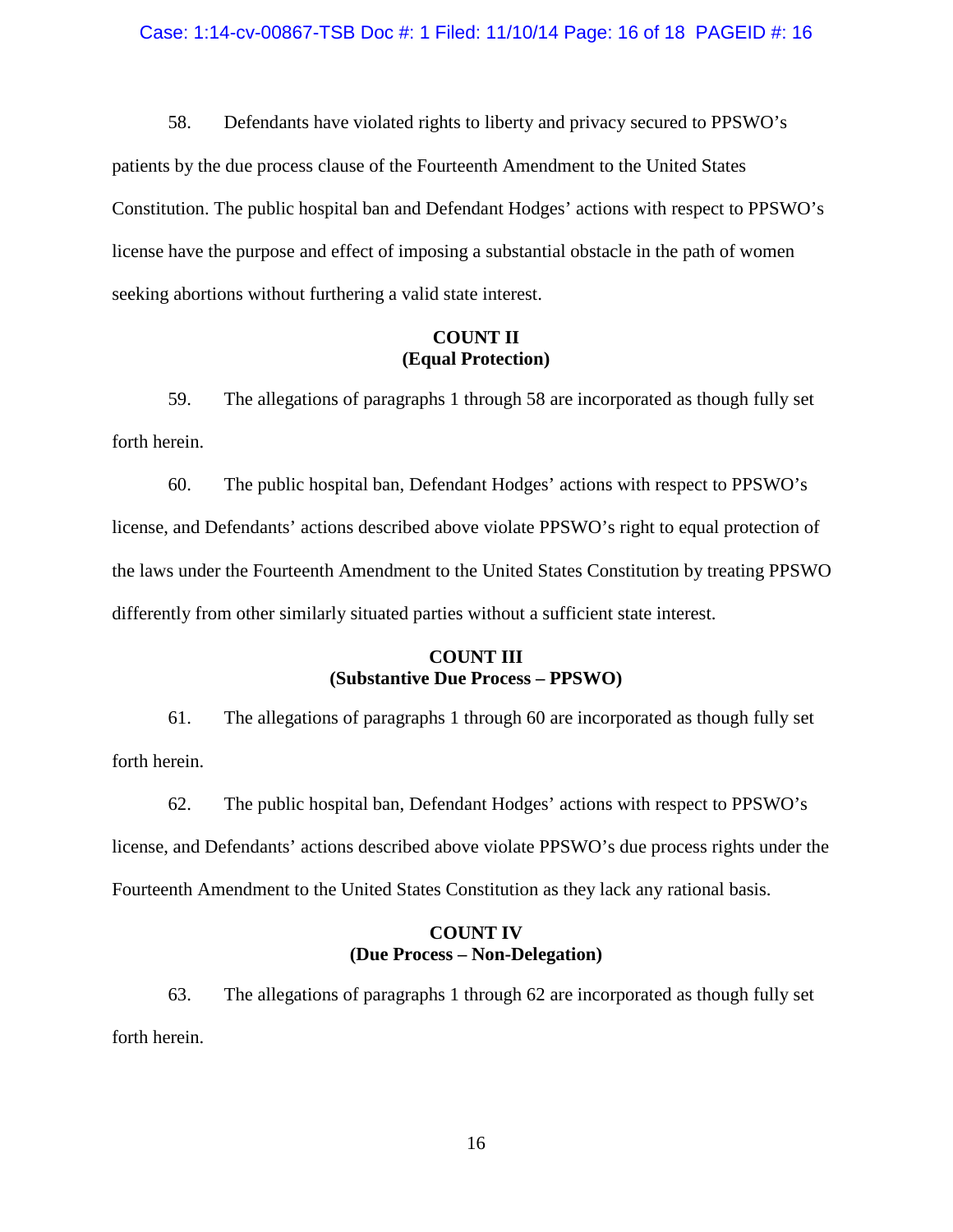64. The public hospital ban, Defendant Hodges' actions with respect to PPSWO's license, and Defendants' actions described above violate PPSWO's due process rights under the Fourteenth Amendment to the United States Constitution by delegating standardless and unreviewable authority to private parties and employing a constitutionally insufficient variance process.

## VI. **PRAYER FOR RELIEF**

**WHEREFORE**, PPSWO requests that this Court:

A. Issue a declaratory judgment that Ohio Rev. Code Ann. § 3727.60 ("public hospital ban") is unconstitutional facially and as applied to PPSWO.

B. Issue a temporary restraining order and preliminary and permanent injunction against Defendant Hodges and all those acting in concert with him, from enforcing Ohio Rev. Code Ann. § 3727.60; and from revoking or not renewing Plaintiff PPSWO's ASF license;

C. Issue a temporary restraining order and preliminary and permanent injunction against Defendants UCMC and UC Health, ordering UCMC to reinstate the WTA dated May 29, 2013;

D. Award to Plaintiff PPSWO reasonable costs, expenses, and attorney fees;

E. Award such other and further relief as this Court shall deem just and reasonable.

Respectfully submitted,

| /s/Alphonse A. Gerhardstein              |
|------------------------------------------|
| Alphonse A. Gerhardstein #0032053        |
| <b>Trial Attorney for Plaintiff</b>      |
| Jennifer L. Branch # 0038893             |
| <b>GERHARDSTEIN &amp; BRANCH CO. LPA</b> |
| <b>Attorneys for Plaintiff</b>           |
| 432 Walnut Street, Suite 400             |
| Cincinnati, Ohio 45202                   |
| $(513) 621-9100$                         |
|                                          |